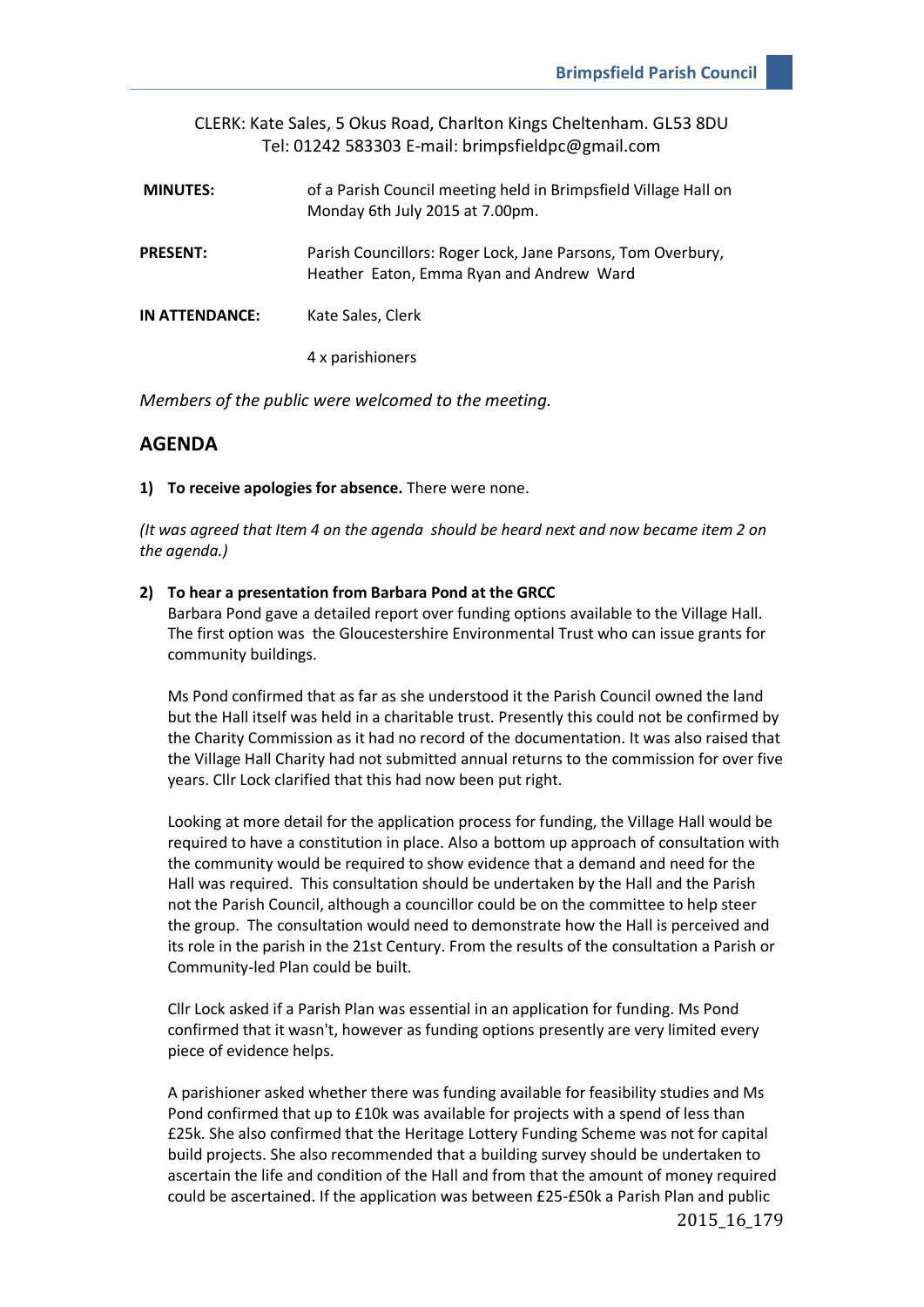consultation should be undertaken. If the amount required was anything greater, a Parish Plan, public consultation and a community building consultation should also be undertaken.

Ms Pond confirmed that GRCC were happy to offer guidance over the development of the public consultation and urged consultation to take place at any upcoming parish events. It was noted that some costs may be incurred for this work. It was agreed that she would remain in contact with Cllr Lock over the oncoming months.

Cllr Lock thanked Ms Pond on behalf of the Parish Council for the presentation and her time.

*(Cllr Parsons entered the meeting at this point.)*

- **3) To receive Declarations of Interest on items on the Agenda. (Localism Act 2011).** There were none.
- **4) To approve the minutes of the Annual Parish Council Meeting and the Ordinary Parish Council Meeting, both being held on Tuesday 12th May 2015 at Brimpsfield Village Hall.**

These were approved and duly signed as a true record.

- **5) To hear representations from the public regarding any items on the Agenda.** There were no representations made.
- **6) To consider and note planning applications and agree responses:**

#### For consideration

**Highclere, Cirencester Road, Birdlip (15/02097/FUL) Erection of single storey extension to the front and side elevations and erection of double storey extension to the rear elevation.**

The Parish Council had no objections to this application.

#### For noting

**Stoney Hill Farm, Brimpsfield - Proposed diversion of public footpath BBR 22**  The diversion has been permitted

**Yew Tree Farm The Knapp (15/01655/LBC and 15/01654/FUL**) - Conversion of existing lean-to store into habitable accommodation and internal alterations including a new opening . **Permitted**

### **7) Co-option of new councillors**

No co-option took place due to the candidate having a busy work schedule and therefore being unable to commit to attend meetings. The candidate offered to help the parish council where he could in a non-official capacity and the Chair thanked him for this.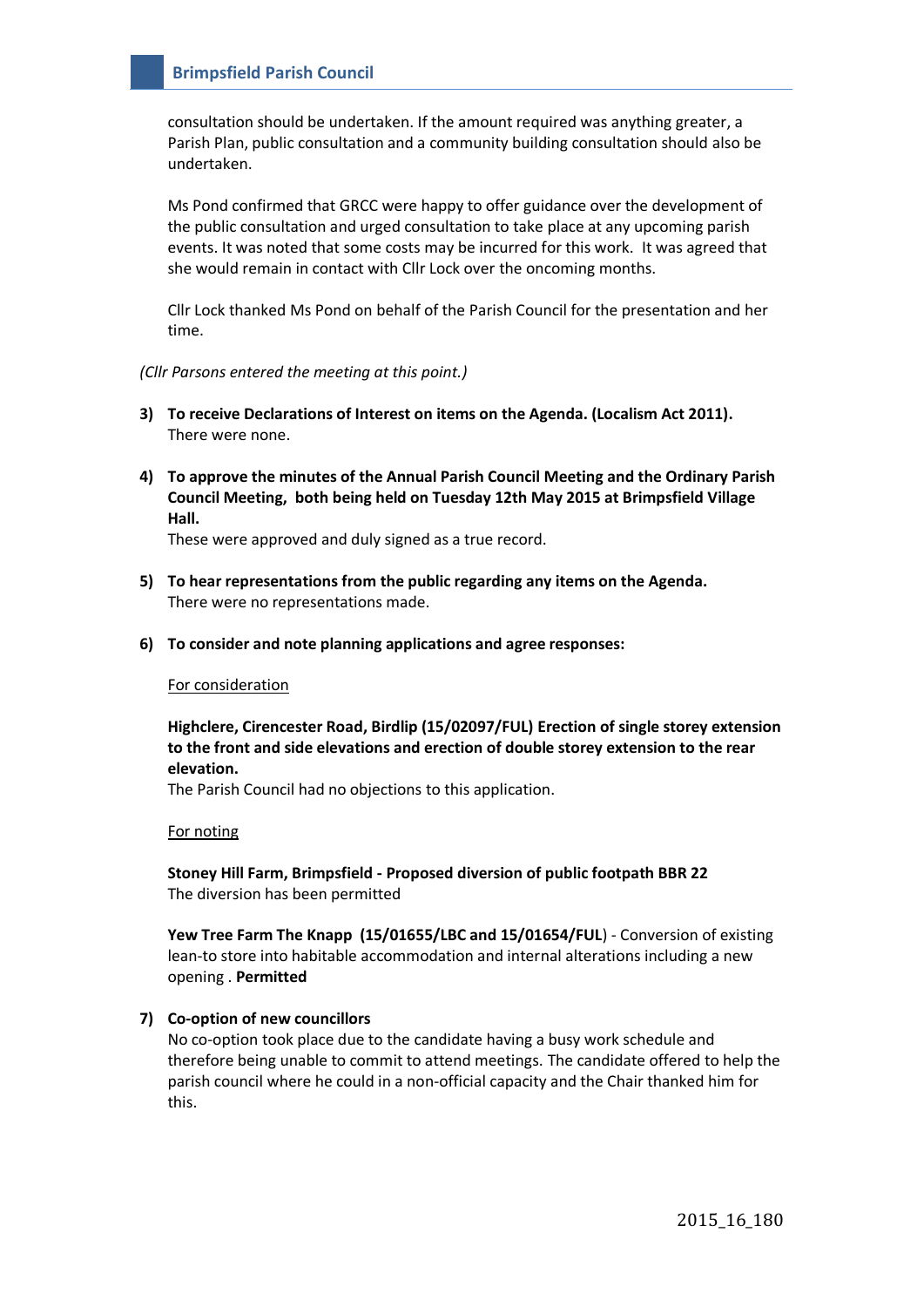CLERK: Kate Sales, 5 Okus Road, Charlton Kings Cheltenham. GL53 8DU Tel: 01242 583303 E-mail: brimpsfieldpc@gmail.com

### **8) Highways update**

# **Boulders and Green bins blocking passing place outside Gowenlea nearBlacklaines.**

Cllr Lock informed the meeting the bins blocking the passing place near Blacklaines had been removed but the boulders were still present. Highways had written to the owners requesting their removal within seven days but this deadline had since expired.

*It was agreed to re-contact highways to inform them that their request still hadn't been acted upon.* 

### **Other items**

- o An Enquiry Trace Form had been received by the council about a property at Gowenlea regarding concern over the visibility of their entrance. This was just for information only and it was noted.
- o Cllr Lock and Cllr Parsons to contact Gillian Portlock over meeting to discuss the highways within the parish.

### **9) Village Hall update**

Cllr Lock gave an overview on the upcoming events being organised; the new rental rates that had been agreed and thanked the working party who had been involved.

He also reported that they had received a generous donation from the Wheeler estate and that this money would be put towards the temporary bar being constructed in the hall. The bar was to be named the Wheeler Bar. Following this Cllr Lock reported that a permanent licence had been requested from Cotswold District Council. He confirmed that the committee could hold the licence and it did not have to be in an individual's name.

It was agreed a Parish Plan would assist towards any funding application and that the Parish Fun Day in August would provide a good opportunity for the first phase of public consultation to take place.

### **10) Fastershire update**

The Clerk confirmed that the contract for the rollout had been awarded to Gigaclear. It was agreed that this need not remain a standing item on the agenda but just raised when new information came to light.

### **11) Website & Transparency Code update**

The Clerk informed the Council that following the previous meeting all the documents needed to be compliant with the Transparency code had now been given to Cllr Ryan and notices had been displayed on the noticeboards. Cllr Ryan confirmed she had not received any requests for information so far.

The Clerk also informed the council that money to help smaller councils become compliant may become available from government. The government had confirmed that councils would not incur any penalties presently while this is sorted out. It was therefore agreed to wait to see what funding might be available towards the cost of a new website before proceeding to build one.

*Clerk to monitor the funding situation and to report back at the next meeting.*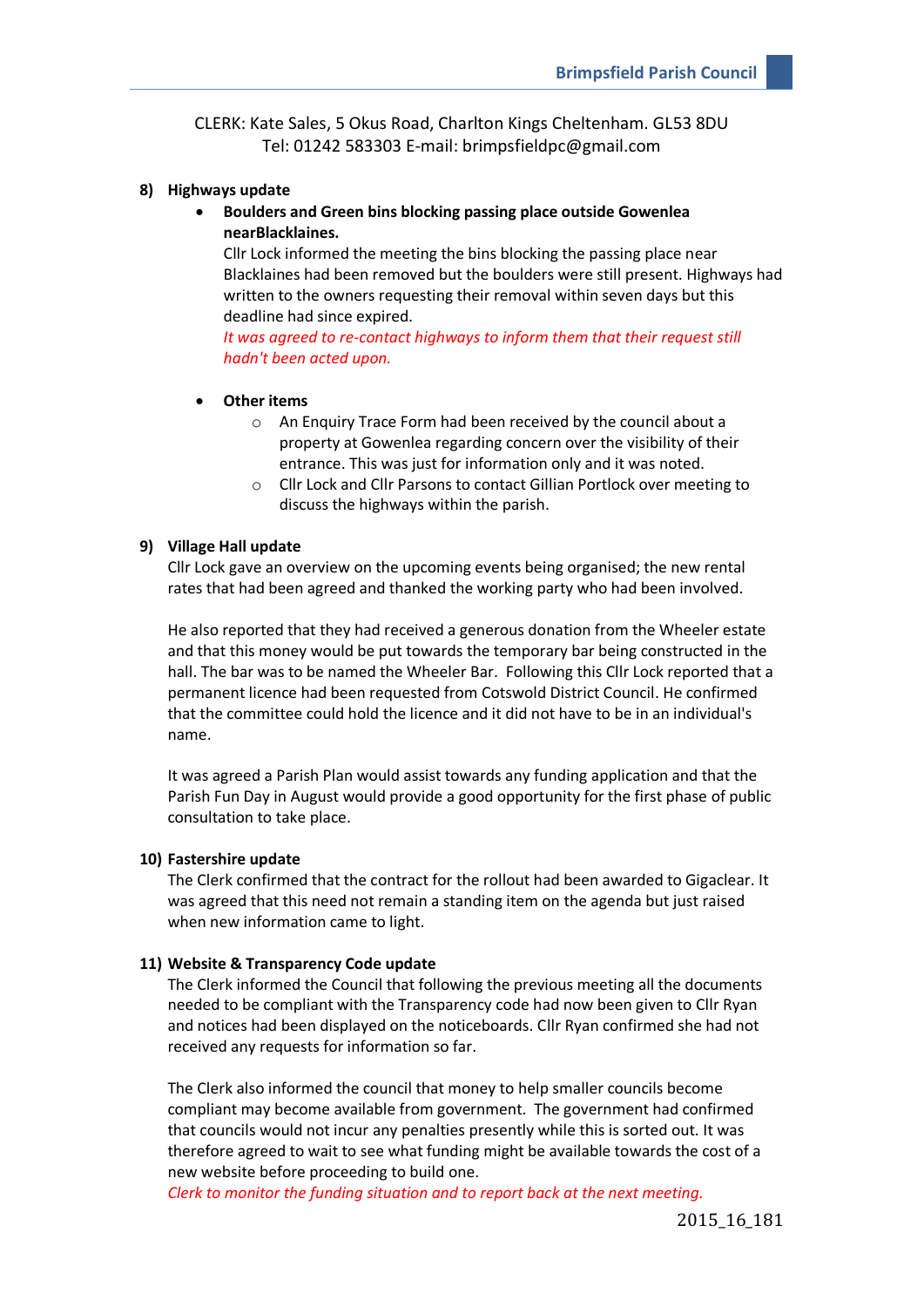# **12) Approval of 2015/16 meeting dates as circulated Proposed dates:**

| <b>Month</b> | Day    | Date       | Council     | Meeting                                                                         | <b>Start time</b>  |
|--------------|--------|------------|-------------|---------------------------------------------------------------------------------|--------------------|
| 2015         |        |            |             |                                                                                 |                    |
| October      | Mondav | $19$ -Oct  | Brimpsfield | <b>Full Parish council Meeting</b>                                              | 7.30pm             |
| 2016         |        |            |             |                                                                                 |                    |
| February     | Monday | $22$ -Feb  | Brimpsfield | <b>Full Parish council Meeting</b>                                              | 7.30 <sub>pm</sub> |
| April        | Monday | $18 - Apr$ | Brimpsfield | Annual Parish Meeting + Full<br>parish council meeeting<br>lafterwards*         | 7.30pm             |
| May          | Monday | $16$ -May  | Brimpsfield | Annual Meeting of Parish council<br>+ full parish council meeting<br>laferwards | 7.30pm             |
|              |        |            |             |                                                                                 |                    |
|              |        |            |             |                                                                                 |                    |

\* Following parish council meeting only held if necessary

It was discussed that Mondays may be a problem so it was agreed to move the above meetings to the Tuesday of that week. All agreed and **the new dates are Tuesday 20th October 2015, 23rd February, 19th April and 17th May 2016.**

*Clerk to circulate new dates via email and then book with the Village Hall and post new dates on the noticeboards for everyone to see.*

# **13) Financial Internal Control Policy for discussion**

This was agreed and adopted. It was agreed the first internal control check would take place at the end of the meeting, along with the bank reconciliation.

# **14) Finances**

# **14.1. To update and finalise bank mandate**

Cllr Overbury agreed to finish getting this finalised.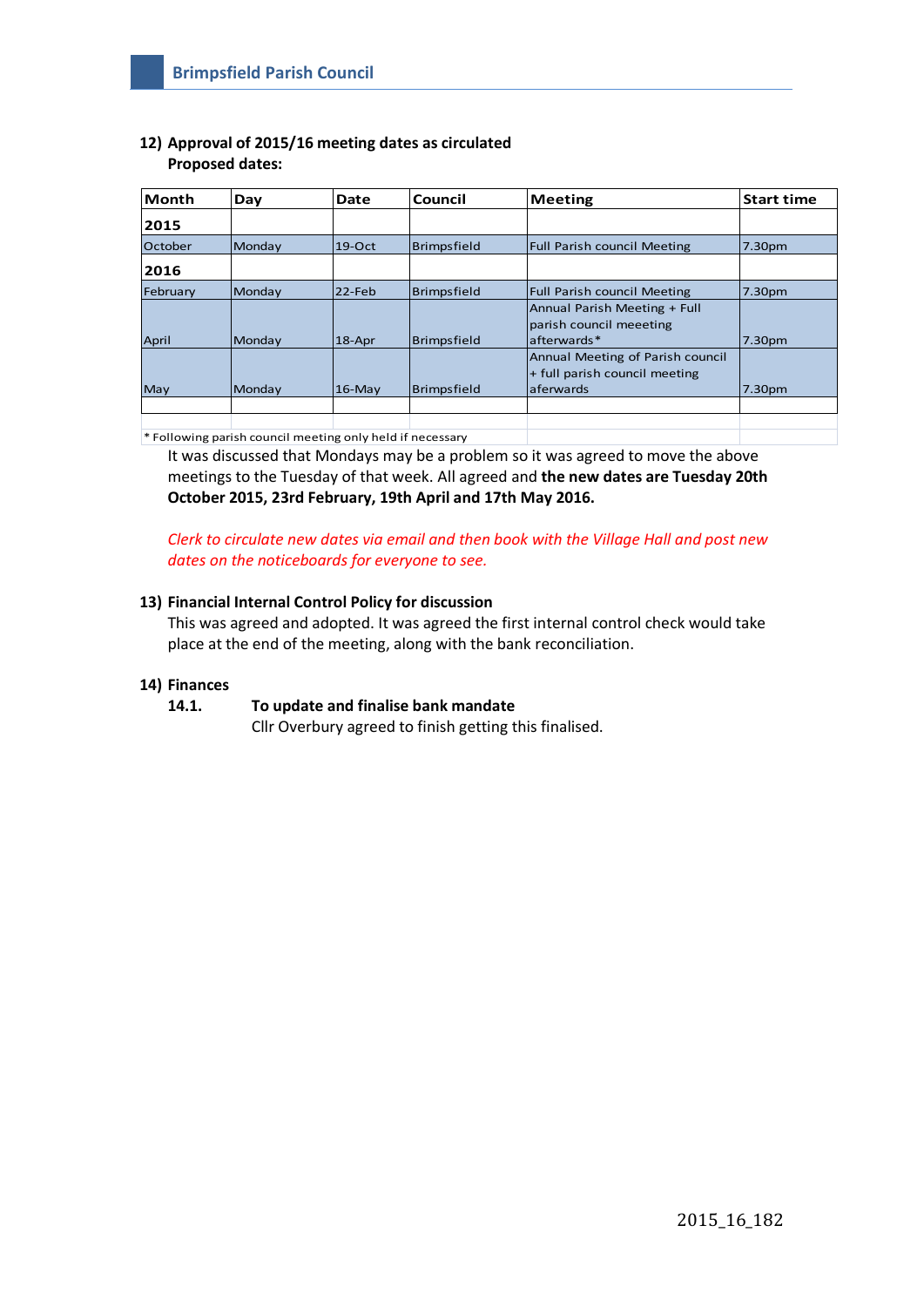# CLERK: Kate Sales, 5 Okus Road, Charlton Kings Cheltenham. GL53 8DU Tel: 01242 583303 E-mail: brimpsfieldpc@gmail.com

| BPC EXP vs BUDGET 2015-16 |                              |  | <b>BRIMPSFIELD PARISH COUNCIL</b> |          |          |              |               |          |          |         |
|---------------------------|------------------------------|--|-----------------------------------|----------|----------|--------------|---------------|----------|----------|---------|
|                           |                              |  |                                   |          |          |              |               |          |          |         |
|                           |                              |  |                                   | Actual   | Antic.   | <b>Total</b> | Spend vs      | Actual   | Antic.   | Total   |
|                           |                              |  |                                   | Spend    | Spend    | Spend        | <b>Budget</b> | Income   | Income   | Income  |
|                           |                              |  | <b>Budget</b>                     | to       | from     | to           | to            | to       | from     | to      |
|                           |                              |  | 2015/16                           | 30.06.15 | 01.07.15 | 31.3.16      | 31.3.16       | 30.06.15 | 01.07.15 | 31.3.16 |
|                           |                              |  |                                   |          |          |              |               |          |          |         |
|                           |                              |  |                                   |          |          |              |               |          |          |         |
| Precept                   |                              |  | 4538.10                           |          |          |              |               | 3404.00  | 1134.10  | 4538.10 |
|                           | Sale of History books        |  |                                   |          |          |              |               | 5.00     | 0.00     | 5.00    |
| <b>Bank interest</b>      |                              |  |                                   |          |          |              |               | 0.27     | 0.00     | 0.27    |
| VAT refund                |                              |  |                                   |          |          |              |               | 0.00     | 0.00     | 0.00    |
| Electricity wayleave      |                              |  |                                   |          |          |              |               | 0.00     | 32.99    | 32.99   |
|                           |                              |  | 4538.10                           |          |          |              |               |          |          |         |
|                           |                              |  |                                   |          |          |              |               |          |          |         |
| Hire of Village Hall      |                              |  | 200.00                            | 0.00     | 200.00   | 200.00       | 0.00          |          |          |         |
| Insurance                 |                              |  | 300.00                            | 265.00   | 0.00     | 265.00       | $-35.00$      |          |          |         |
| <b>Specialist Advice</b>  |                              |  | 300.00                            | 0.00     | 0.00     | 0.00         | $-300.00$     |          |          |         |
| Grants /Donations         |                              |  |                                   | 0.00     | 0.00     | 0.00         | 0.00          |          |          |         |
|                           | Grants - WWI Commemorations  |  |                                   |          | 0.00     | 0.00         | 0.00          |          |          |         |
| <b>Audit Costs</b>        |                              |  |                                   | 80.00    | 0.00     | 80.00        | 80.00         |          |          |         |
| Elections                 |                              |  |                                   |          |          | 0.00         | 0.00          |          |          |         |
|                           | Grass Cutting - Brimpsfield  |  | 160.00                            | 0.00     | 160.00   | 160.00       | 0.00          |          |          |         |
|                           | Grass Cutting - Caudle Green |  | 770.00                            | 0.00     | 770.00   | 770.00       | 0.00          |          |          |         |
|                           | <b>GAPTC Subscription</b>    |  | 70.00                             | 64.82    | 0.00     | 64.82        | $-5.18$       |          |          |         |
|                           | Clerk's Salary (incl PAYE)   |  | 1800.00                           | 495.69   | 1337.44  | 1833.13      | 33.13         |          |          |         |
| Clerk's Expenses          |                              |  | 200.00                            | 115.99   | 126.00   | 241.99       | 41.99         |          |          |         |
|                           | Payroll Management           |  | 200.00                            | 0.00     | 90.20    | 90.20        | $-109.80$     |          |          |         |
| Training                  |                              |  | 250.00                            | 0.00     | 250.00   | 250.00       | 0.00          |          |          |         |
| Laptop                    |                              |  | 500.00                            | 0.00     | 0.00     | 0.00         | $-500.00$     |          |          |         |
| Village Hall Grant        |                              |  | 300.00                            | 300.00   | 0.00     | 300.00       | 0.00          |          |          |         |
| Section 137               |                              |  |                                   | 0.00     | 0.00     | 0.00         | 0.00          |          |          |         |
|                           | Un-budgeted expenditure      |  | 0.00                              | 0.00     | 0.00     | 0.00         | 0.00          |          |          |         |
| <b>VAT Paid</b>           |                              |  |                                   | 0.00     | 0.00     | 0.00         | 0.00          |          |          |         |
|                           |                              |  |                                   |          |          |              |               |          |          |         |
| <b>TOTALS</b>             |                              |  | 5050.00                           | 1321.50  | 2933.64  | 4255.14      | $-794.86$     | 3409.27  | 1167.09  | 4576.36 |
|                           |                              |  |                                   |          |          |              |               |          |          |         |
|                           | Reserves as at 1.4.15        |  |                                   |          |          | 4613.22      |               |          |          |         |
| Income during year        |                              |  |                                   |          |          | 4576.36      |               |          |          |         |
|                           | Expenditure during year      |  |                                   |          |          | 4255.14      |               |          |          |         |
|                           | Antic. reserves at year end  |  |                                   |          |          | 4934.44      |               |          |          |         |
|                           |                              |  |                                   |          |          |              |               |          |          |         |

# **14.2. To receive current state of accounts** These were received and agreed.